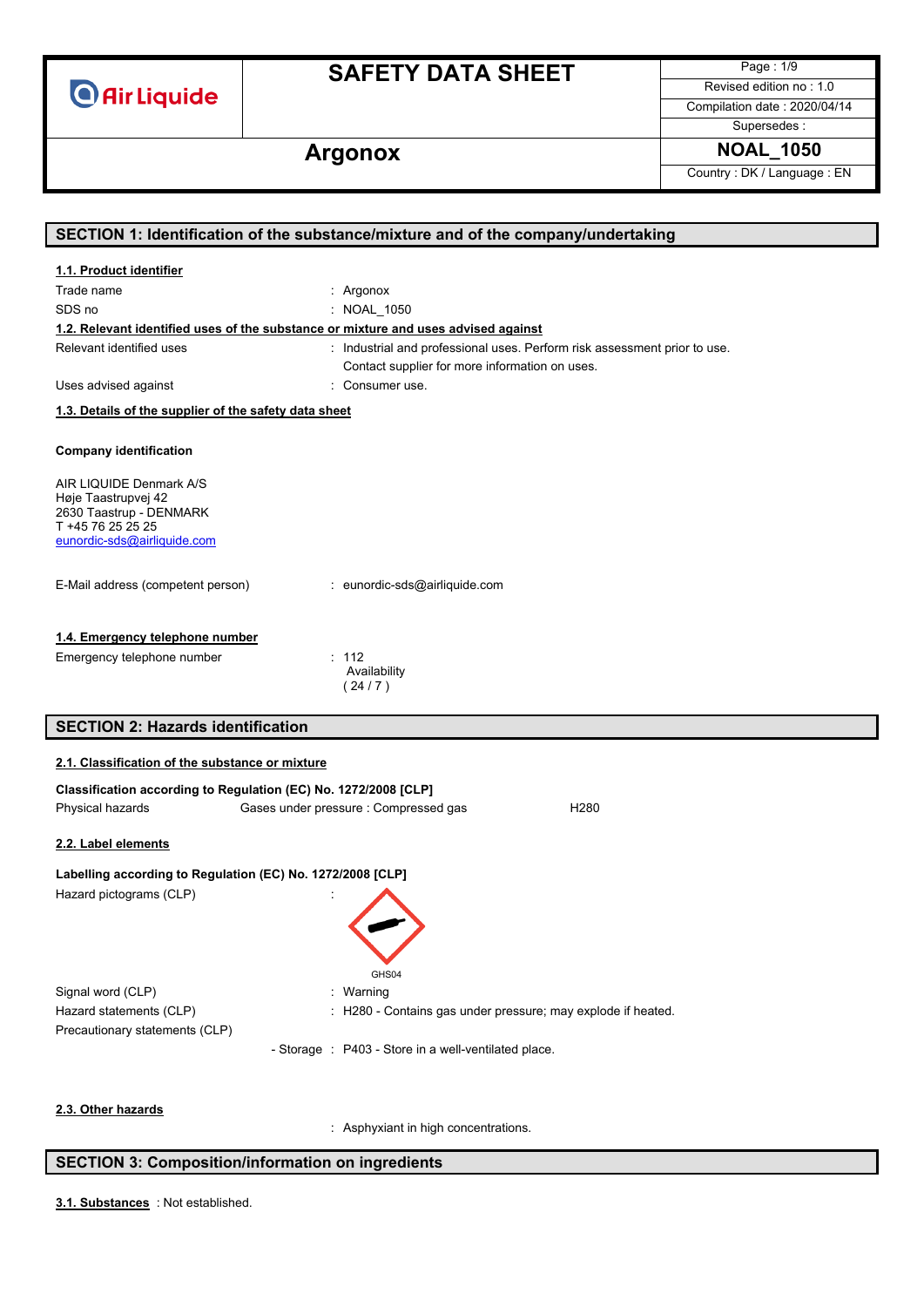

# **SAFETY DATA SHEET**

Page : 2/9

Revised edition no : 1.0 Compilation date : 2020/04/14

Supersedes :

# Argonox **NOAL\_1050**

Country : DK / Language : EN

**3.2. Mixtures** 

| Name   | <b>Product identifier</b>                                                                 | <b>Composition</b><br>$[V-%]:$ | <b>Classification according to</b><br>Regulation (EC) No. 1272/2008<br>[CLP] |
|--------|-------------------------------------------------------------------------------------------|--------------------------------|------------------------------------------------------------------------------|
| Argon  | (CAS-No.) 7440-37-1<br>(EC-No.) 231-147-0<br>(EC Index-No.)<br>(REACH-no) *1              | 99.98                          | Press. Gas (Comp.), H280                                                     |
| Oxygen | (CAS-No.) 7782-44-7<br>(EC-No.) 231-956-9<br>(EC Index-No.) 008-001-00-8<br>(REACH-no) *1 | 0.02                           | Ox. Gas 1, H270<br>Press. Gas (Comp.), H280                                  |

Full text of H-statements: see section 16

*Contains no other components or impurities which will influence the classification of the product.*

*\*1: Listed in Annex IV / V REACH, exempted from registration.*

*\*2: Registration deadline not expired.*

*\*3: Registration not required: Substance manufactured or imported < 1t/y.*

### **SECTION 4: First aid measures**

#### **4.1. Description of first aid measures**

| - Inhalation                                                                    | : Remove victim to uncontaminated area wearing self contained breathing apparatus. Keep<br>victim warm and rested. Call a doctor. Perform cardiopulmonary resuscitation if breathing<br>stopped. |
|---------------------------------------------------------------------------------|--------------------------------------------------------------------------------------------------------------------------------------------------------------------------------------------------|
| - Skin contact                                                                  | : Adverse effects not expected from this product.                                                                                                                                                |
| - Eye contact                                                                   | : Adverse effects not expected from this product.                                                                                                                                                |
| - Ingestion                                                                     | : Ingestion is not considered a potential route of exposure.                                                                                                                                     |
| 4.2. Most important symptoms and effects, both acute and delayed                |                                                                                                                                                                                                  |
|                                                                                 | In high concentrations may cause asphyxiation. Symptoms may include loss of<br>mobility/consciousness. Victim may not be aware of asphyxiation.                                                  |
|                                                                                 | Refer to section 11.                                                                                                                                                                             |
| 4.3. Indication of any immediate medical attention and special treatment needed |                                                                                                                                                                                                  |

: None.

### **SECTION 5: Firefighting measures**

| 5.1. Extinguishing media                                                          |                                                                                                                                                                                                                                                                                                                                                                                                                                                                                                      |
|-----------------------------------------------------------------------------------|------------------------------------------------------------------------------------------------------------------------------------------------------------------------------------------------------------------------------------------------------------------------------------------------------------------------------------------------------------------------------------------------------------------------------------------------------------------------------------------------------|
| - Suitable extinguishing media<br>- Unsuitable extinguishing media                | $\therefore$ Water spray or fog.<br>: Do not use water jet to extinguish.                                                                                                                                                                                                                                                                                                                                                                                                                            |
| 5.2. Special hazards arising from the substance or mixture                        |                                                                                                                                                                                                                                                                                                                                                                                                                                                                                                      |
| Specific hazards<br>Hazardous combustion products<br>5.3. Advice for firefighters | : Exposure to fire may cause containers to rupture/explode.<br>: None.                                                                                                                                                                                                                                                                                                                                                                                                                               |
| Specific methods                                                                  | : Use fire control measures appropriate for the surrounding fire. Exposure to fire and heat<br>radiation may cause gas receptacles to rupture. Cool endangered receptacles with water spray<br>jet from a protected position. Prevent water used in emergency cases from entering sewers and<br>drainage systems.<br>If possible, stop flow of product.<br>Use water spray or fog to knock down fire fumes if possible.<br>Move containers away from the fire area if this can be done without risk. |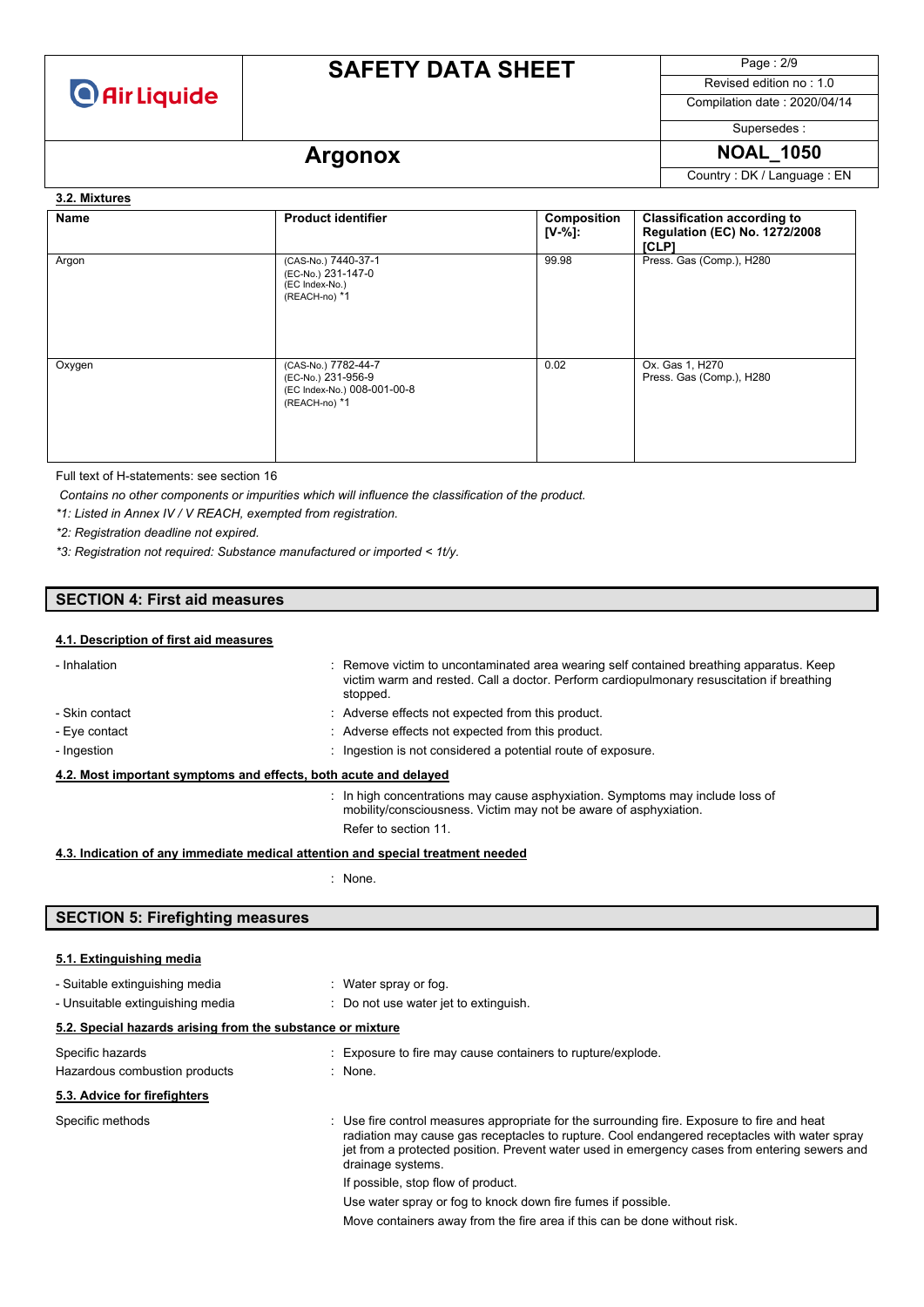| <b>O</b> Air Liquide                           | <b>SAFETY DATA SHEET</b>                                                                                          | Page: 3/9                    |
|------------------------------------------------|-------------------------------------------------------------------------------------------------------------------|------------------------------|
|                                                |                                                                                                                   | Revised edition no: 1.0      |
|                                                |                                                                                                                   | Compilation date: 2020/04/14 |
|                                                |                                                                                                                   | Supersedes:                  |
| <b>Argonox</b>                                 |                                                                                                                   | <b>NOAL_1050</b>             |
|                                                |                                                                                                                   | Country: DK / Language: EN   |
| Special protective equipment for fire fighters | : In confined space use self-contained breathing apparatus.                                                       |                              |
|                                                | Standard protective clothing and equipment (Self Contained Breathing Apparatus) for fire<br>fighters.             |                              |
|                                                | Standard EN 137 - Self-contained open-circuit compressed air breathing apparatus with full<br>face mask.          |                              |
|                                                | Standard EN 469 - Protective clothing for firefighters. Standard - EN 659: Protective gloves for<br>firefighters. |                              |
|                                                |                                                                                                                   |                              |

#### **6.1. Personal precautions, protective equipment and emergency procedures**

|                                                           | : Try to stop release.                                                                                         |
|-----------------------------------------------------------|----------------------------------------------------------------------------------------------------------------|
|                                                           | Evacuate area.                                                                                                 |
|                                                           | Wear self-contained breathing apparatus when entering area unless atmosphere is proved to<br>be safe.          |
|                                                           | Ensure adequate air ventilation.                                                                               |
|                                                           | Prevent from entering sewers, basements and workpits, or any place where its accumulation<br>can be dangerous. |
|                                                           | Act in accordance with local emergency plan.                                                                   |
|                                                           | Stay upwind.                                                                                                   |
|                                                           | Oxygen detectors should be used when asphyxiating gases may be released.                                       |
| 6.2. Environmental precautions                            |                                                                                                                |
|                                                           | : Try to stop release.                                                                                         |
| 6.3. Methods and material for containment and cleaning up |                                                                                                                |
|                                                           | : Ventilate area.                                                                                              |
| 6.4. Reference to other sections                          |                                                                                                                |
|                                                           | : See also sections 8 and 13.                                                                                  |

## **SECTION 7: Handling and storage**

| 7.1. Precautions for safe handling |                                                                                                                                                          |
|------------------------------------|----------------------------------------------------------------------------------------------------------------------------------------------------------|
| Safe use of the product            | : The product must be handled in accordance with good industrial hygiene and safety<br>procedures.                                                       |
|                                    | Only experienced and properly instructed persons should handle gases under pressure.                                                                     |
|                                    | Consider pressure relief device(s) in gas installations.                                                                                                 |
|                                    | Ensure the complete gas system was (or is regularily) checked for leaks before use.                                                                      |
|                                    | Do not smoke while handling product.                                                                                                                     |
|                                    | Use only properly specified equipment which is suitable for this product, its supply pressure and<br>temperature. Contact your gas supplier if in doubt. |
|                                    | Use only oxygen approved lubricants and oxygen approved sealings.                                                                                        |
|                                    | Avoid suck back of water, acid and alkalis.                                                                                                              |
|                                    | Do not breathe gas.                                                                                                                                      |
|                                    | Avoid release of product into atmosphere.                                                                                                                |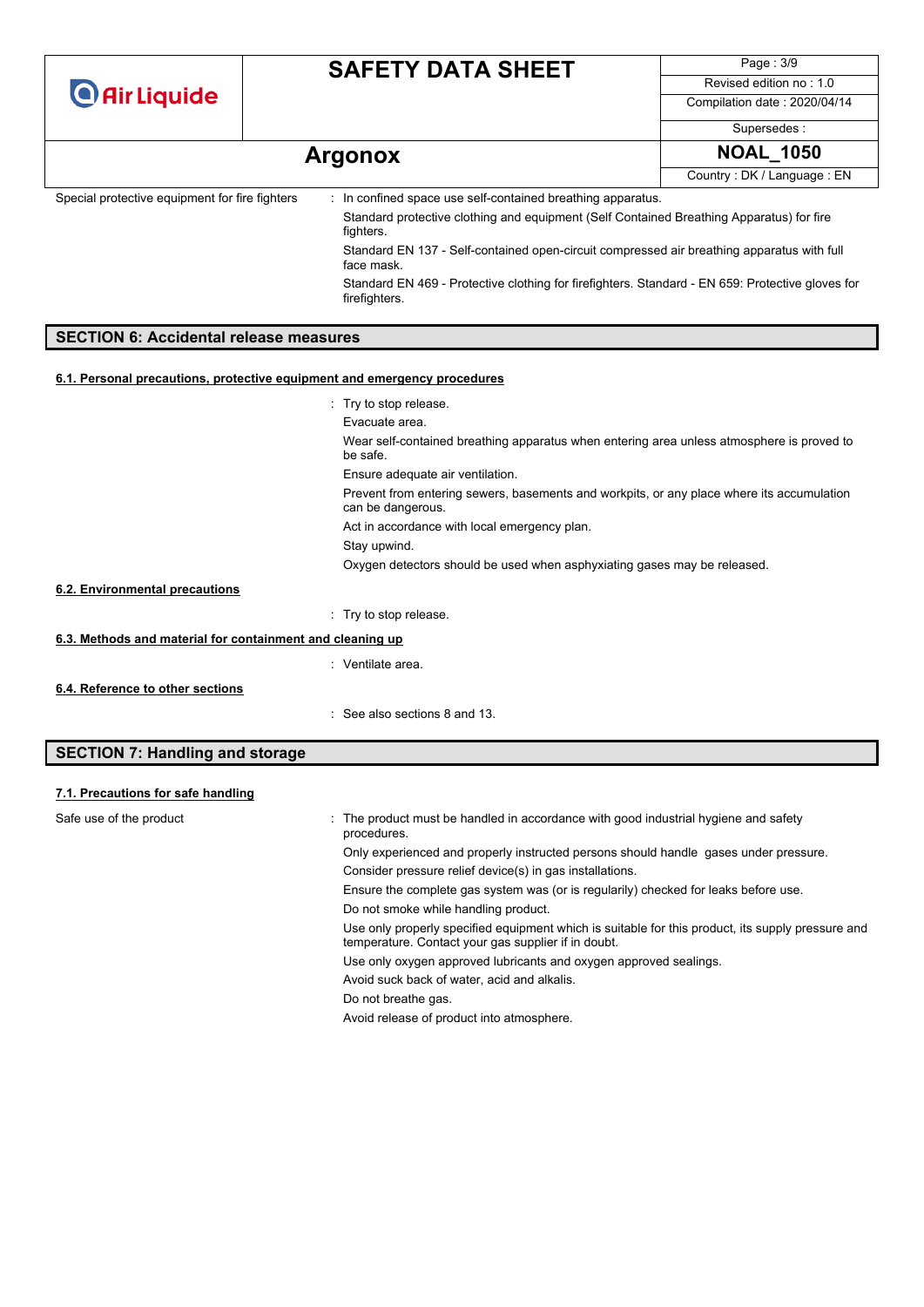|                                                                   | <b>SAFETY DATA SHEET</b>                                                                                                                                         | Page: 4/9                                                                                      |  |
|-------------------------------------------------------------------|------------------------------------------------------------------------------------------------------------------------------------------------------------------|------------------------------------------------------------------------------------------------|--|
| <b>O</b> Air Liquide                                              |                                                                                                                                                                  | Revised edition no: 1.0                                                                        |  |
|                                                                   |                                                                                                                                                                  | Compilation date: 2020/04/14                                                                   |  |
|                                                                   |                                                                                                                                                                  | Supersedes:                                                                                    |  |
|                                                                   | <b>Argonox</b>                                                                                                                                                   | <b>NOAL_1050</b>                                                                               |  |
|                                                                   |                                                                                                                                                                  | Country: DK / Language: EN                                                                     |  |
| Safe handling of the gas receptacle                               | : Refer to supplier's container handling instructions.                                                                                                           |                                                                                                |  |
|                                                                   | Do not allow backfeed into the container.                                                                                                                        |                                                                                                |  |
|                                                                   | Protect cylinders from physical damage; do not drag, roll, slide or drop.                                                                                        |                                                                                                |  |
|                                                                   | When moving cylinders, even for short distances, use a cart (trolley, hand truck, etc.) designed<br>to transport cylinders.                                      |                                                                                                |  |
|                                                                   | Leave valve protection caps in place until the container has been secured against either a wall<br>or bench or placed in a container stand and is ready for use. |                                                                                                |  |
|                                                                   | If user experiences any difficulty operating valve discontinue use and contact supplier.                                                                         |                                                                                                |  |
|                                                                   | Never attempt to repair or modify container valves or safety relief devices.                                                                                     |                                                                                                |  |
|                                                                   |                                                                                                                                                                  | Damaged valves should be reported immediately to the supplier.                                 |  |
|                                                                   | Keep container valve outlets clean and free from contaminants particularly oil and water.                                                                        |                                                                                                |  |
|                                                                   | disconnected from equipment.                                                                                                                                     | Replace valve outlet caps or plugs and container caps where supplied as soon as container is   |  |
|                                                                   |                                                                                                                                                                  | Close container valve after each use and when empty, even if still connected to equipment.     |  |
|                                                                   | Never attempt to transfer gases from one cylinder/container to another.                                                                                          |                                                                                                |  |
|                                                                   | Never use direct flame or electrical heating devices to raise the pressure of a container.                                                                       |                                                                                                |  |
|                                                                   | Do not remove or deface labels provided by the supplier for the identification of the content of<br>the container.                                               |                                                                                                |  |
|                                                                   |                                                                                                                                                                  | Suck back of water into the container must be prevented.                                       |  |
|                                                                   | Open valve slowly to avoid pressure shock.                                                                                                                       |                                                                                                |  |
| 7.2. Conditions for safe storage, including any incompatibilities |                                                                                                                                                                  |                                                                                                |  |
|                                                                   | : Observe all regulations and local requirements regarding storage of containers.                                                                                |                                                                                                |  |
|                                                                   | Containers should not be stored in conditions likely to encourage corrosion.                                                                                     |                                                                                                |  |
|                                                                   | Container valve guards or caps should be in place.                                                                                                               |                                                                                                |  |
|                                                                   | falling over.                                                                                                                                                    | Containers should be stored in the vertical position and properly secured to prevent them from |  |
|                                                                   |                                                                                                                                                                  | Stored containers should be periodically checked for general condition and leakage.            |  |
|                                                                   | Keep container below 50°C in a well ventilated place.                                                                                                            |                                                                                                |  |
|                                                                   | Store containers in location free from fire risk and away from sources of heat and ignition.                                                                     |                                                                                                |  |
|                                                                   | Keep away from combustible materials.                                                                                                                            |                                                                                                |  |
| 7.3. Specific end use(s)                                          |                                                                                                                                                                  |                                                                                                |  |
|                                                                   | None.                                                                                                                                                            |                                                                                                |  |

### **SECTION 8: Exposure controls/personal protection**

#### **8.1. Control parameters**

OEL (Occupational Exposure Limits) : No data available.

DNEL (Derived-No Effect Level) : No data available.

PNEC (Predicted No-Effect Concentration) : No data available.

#### **8.2. Exposure controls**

#### **8.2.1. Appropriate engineering controls**

: Provide adequate general and local exhaust ventilation.

Systems under pressure should be regularily checked for leakages.

Oxygen detectors should be used when asphyxiating gases may be released.

Consider the use of a work permit system e.g. for maintenance activities.

#### **8.2.2. Individual protection measures, e.g. personal protective equipment**

: A risk assessment should be conducted and documented in each work area to assess the risks related to the use of the product and to select the PPE that matches the relevant risk. The following recommendations should be considered: PPE compliant to the recommended EN/ISO standards should be selected.

- 
- Eye/face protection **in the state of the set of the set of the set of the set of the shields** beginning to the shields. Standard EN 166 - Personal eye-protection - specifications.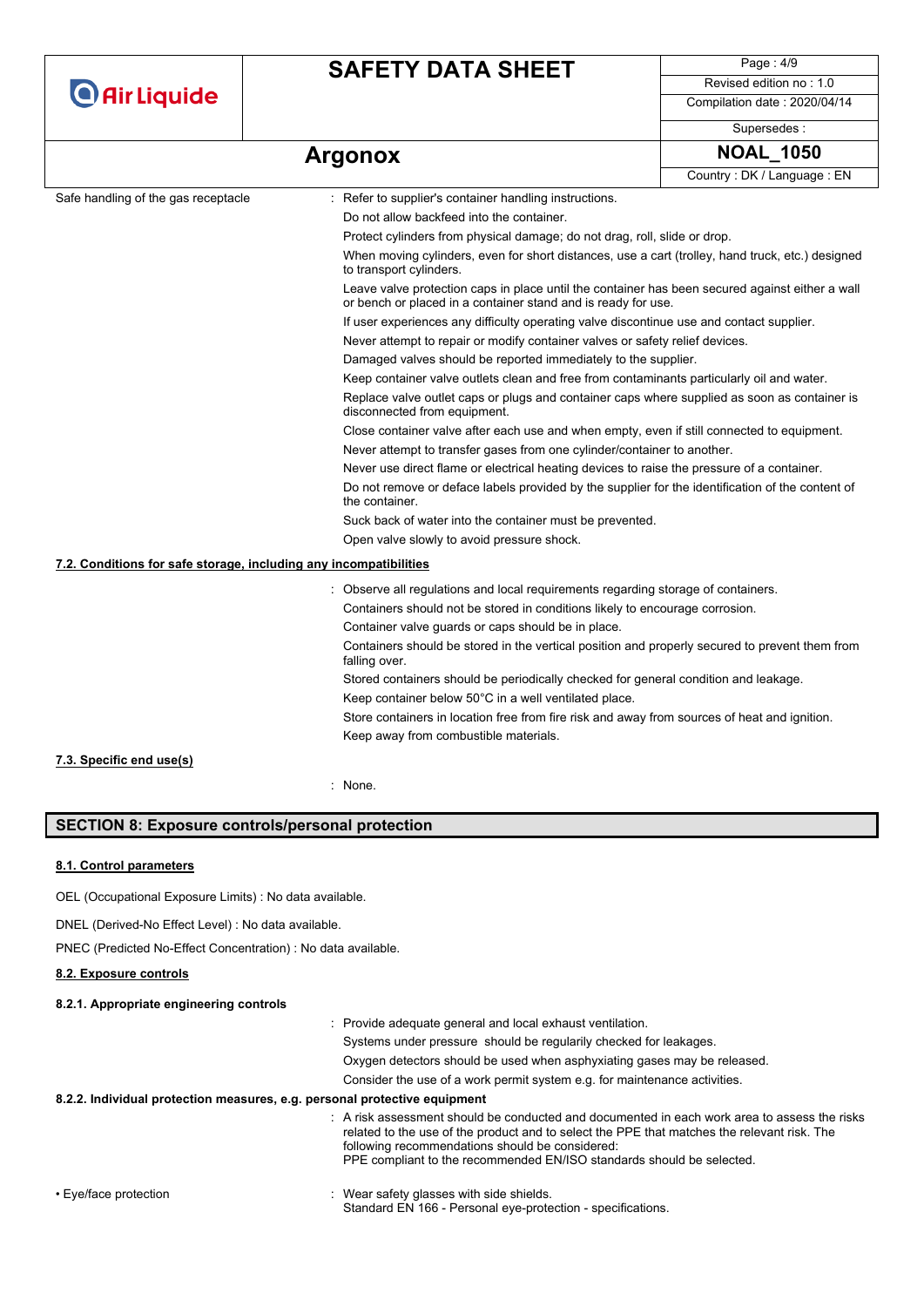|                                        | <b>SAFETY DATA SHEET</b>                                                                                                                                                                                                                          | Page: 5/9                                                    |  |  |
|----------------------------------------|---------------------------------------------------------------------------------------------------------------------------------------------------------------------------------------------------------------------------------------------------|--------------------------------------------------------------|--|--|
| <b>O</b> Air Liquide                   |                                                                                                                                                                                                                                                   | Revised edition no: 1.0                                      |  |  |
|                                        |                                                                                                                                                                                                                                                   | Compilation date: 2020/04/14                                 |  |  |
|                                        |                                                                                                                                                                                                                                                   | Supersedes:                                                  |  |  |
|                                        | <b>Argonox</b>                                                                                                                                                                                                                                    | <b>NOAL 1050</b>                                             |  |  |
|                                        |                                                                                                                                                                                                                                                   | Country: DK / Language: EN                                   |  |  |
| • Skin protection                      |                                                                                                                                                                                                                                                   |                                                              |  |  |
| - Hand protection                      | : Wear working gloves when handling gas containers.                                                                                                                                                                                               |                                                              |  |  |
|                                        |                                                                                                                                                                                                                                                   | Standard EN 388 - Protective gloves against mechanical risk. |  |  |
| - Other                                | Wear safety shoes while handling containers.<br>Standard EN ISO 20345 - Personal protective equipment - Safety footwear.                                                                                                                          |                                                              |  |  |
| • Respiratory protection               | : Self contained breathing apparatus (SCBA) or positive pressure airline with mask are to be<br>used in oxygen-deficient atmospheres.<br>Standard EN 137 - Self-contained open-circuit compressed air breathing apparatus with full<br>face mask. |                                                              |  |  |
| • Thermal hazards                      | . None in addition to the above sections                                                                                                                                                                                                          |                                                              |  |  |
| 8.2.3. Environmental exposure controls |                                                                                                                                                                                                                                                   |                                                              |  |  |

: None necessary.

## **SECTION 9: Physical and chemical properties**

#### **9.1. Information on basic physical and chemical properties**

Appearance

| Physical state at 20°C / 101.3kPa<br>٠          | : Gas.                                                                                                    |
|-------------------------------------------------|-----------------------------------------------------------------------------------------------------------|
| Colour<br>٠                                     | Mixture contains one or more component(s) which have the following colour(s):<br>Colourless.              |
| Odour                                           | Odourless.                                                                                                |
| Odour threshold                                 | Odour threshold is subjective and inadequate to warn of overexposure.                                     |
| pH value                                        | Not applicable for gases and gas mixtures.                                                                |
| Molar mass                                      | Not applicable for gas mixtures.                                                                          |
| Melting point                                   | Not applicable for gas mixtures.                                                                          |
| Boiling point                                   | Not applicable for gas mixtures.                                                                          |
| Flash point                                     | Not applicable for gases and gas mixtures.                                                                |
| Evaporation rate (ether=1)                      | Not applicable for gases and gas mixtures.                                                                |
| Flammability range                              | Non flammable.                                                                                            |
| Vapour pressure [20°C]                          | : Not applicable.                                                                                         |
| Vapour pressure [50°C]                          | Not applicable.                                                                                           |
| Relative density, gas (air=1)                   | Heavier than air.                                                                                         |
| Solubility in water                             | Solubility in water of component(s) of the mixture :                                                      |
| Partition coefficient n-octanol/water [log Kow] | • Argon: 67.3 mg/l • Oxygen: 39 mg/l<br>: Not applicable for gas mixtures.                                |
| Auto-ignition temperature                       | Non flammable.                                                                                            |
| Decomposition point [°C]                        | Not applicable.                                                                                           |
| Viscosity [20°C]                                | No reliable data available.                                                                               |
| <b>Explosive Properties</b>                     | Not applicable.                                                                                           |
| <b>Oxidising Properties</b>                     | Not applicable.                                                                                           |
| 9.2. Other information                          |                                                                                                           |
| Other data                                      | Gas/vapour heavier than air. May accumulate in confined spaces, particularly at or below<br>ground level. |

## **SECTION 10: Stability and reactivity**

#### **10.1. Reactivity**

**10.2. Chemical stability**

: No reactivity hazard other than the effects described in sub-sections below.

: Stable under normal conditions.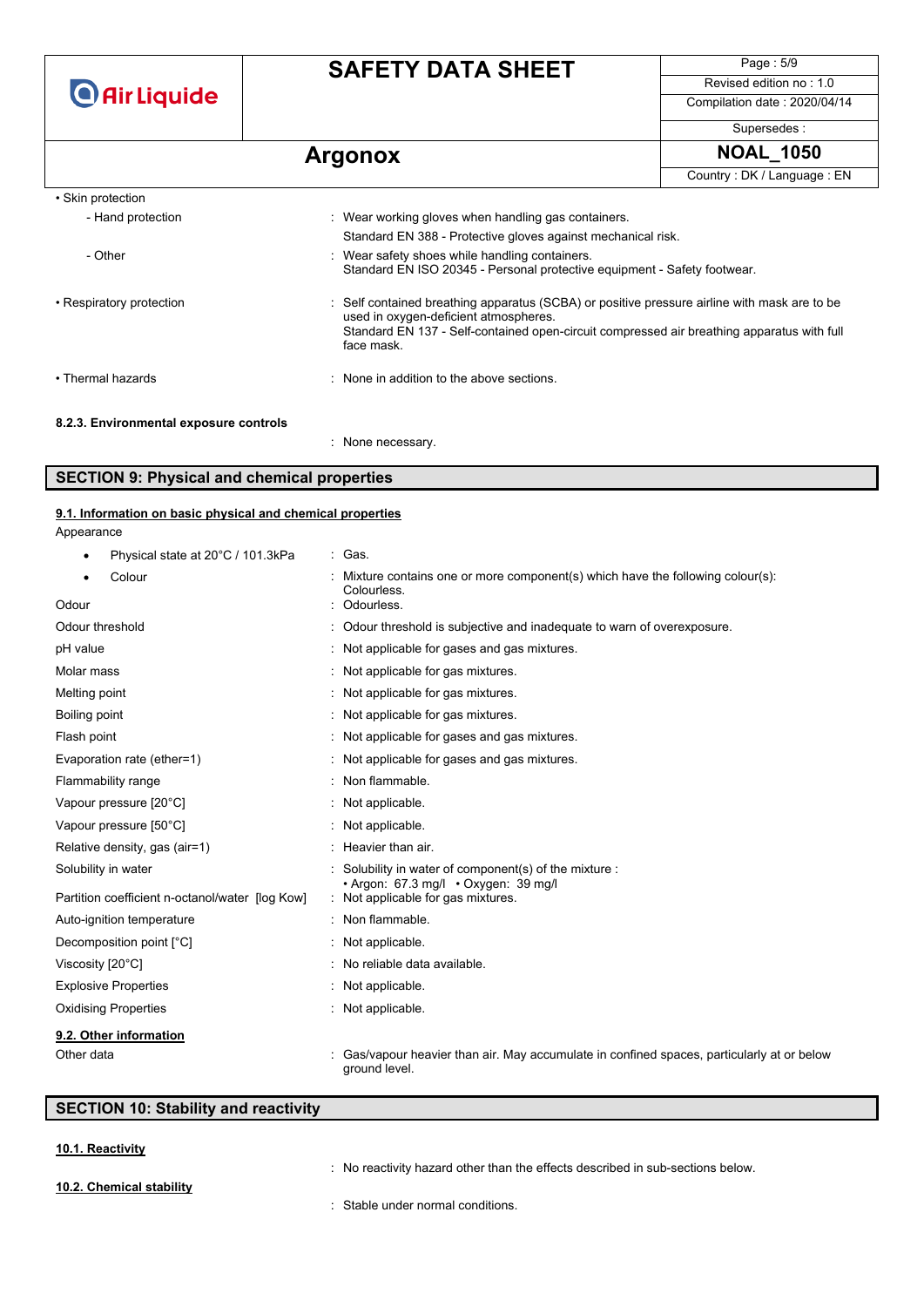**O** Air Liquide

# **SAFETY DATA SHEET**

Page : 6/9 Revised edition no : 1.0

Compilation date : 2020/04/14

#### Supersedes :

# **Argonox NOAL\_1050**

|                                          |                                                                                                           | Country: DK / Language: EN |
|------------------------------------------|-----------------------------------------------------------------------------------------------------------|----------------------------|
| 10.3. Possibility of hazardous reactions |                                                                                                           |                            |
|                                          | : No additional information available                                                                     |                            |
| 10.4. Conditions to avoid                |                                                                                                           |                            |
|                                          | : Avoid moisture in installation systems.                                                                 |                            |
| 10.5. Incompatible materials             |                                                                                                           |                            |
|                                          | : For additional information on compatibility refer to ISO 11114.                                         |                            |
| 10.6. Hazardous decomposition products   |                                                                                                           |                            |
|                                          | : Under normal conditions of storage and use, hazardous decomposition products should not be<br>produced. |                            |

## **SECTION 11: Toxicological information**

| 11.1. Information on toxicological effects |                                                                              |
|--------------------------------------------|------------------------------------------------------------------------------|
| <b>Acute toxicity</b>                      | : No toxicological effects from this product.                                |
| <b>Skin corrosion/irritation</b>           | : No known effects from this product.                                        |
| Serious eye damage/irritation              | : No known effects from this product.                                        |
| Respiratory or skin sensitisation          | : No known effects from this product.                                        |
| Germ cell mutagenicity                     | : No known effects from this product.                                        |
| Carcinogenicity                            | : No known effects from this product.                                        |
| <b>Reproductive toxicity</b>               | : No known effects from this product.<br>No known effects from this product. |
| <b>STOT-single exposure</b>                | : No known effects from this product.                                        |
| <b>STOT-repeated exposure</b>              | : No known effects from this product.                                        |
| <b>Aspiration hazard</b>                   | : Not applicable for gases and gas mixtures.                                 |
|                                            |                                                                              |

## **SECTION 12: Ecological information**

#### **12.1. Toxicity**

| Assessment                                                                            | : No ecological damage caused by this product.                                                                                    |  |
|---------------------------------------------------------------------------------------|-----------------------------------------------------------------------------------------------------------------------------------|--|
| EC50 48h - Daphnia magna [mg/l]<br>EC50 72h - Algae [mg/l]<br>LC50 96 h - Fish [mg/l] | : No data available.<br>: No data available.<br>: No data available.                                                              |  |
| 12.2. Persistence and degradability                                                   |                                                                                                                                   |  |
| Assessment                                                                            | : No ecological damage caused by this product.                                                                                    |  |
| 12.3. Bioaccumulative potential                                                       |                                                                                                                                   |  |
| Assessment                                                                            | : No data available.                                                                                                              |  |
| 12.4. Mobility in soil                                                                |                                                                                                                                   |  |
| Assessment                                                                            | : Because of its high volatility, the product is unlikely to cause ground or water pollution.<br>Partition into soil is unlikely. |  |
| 12.5. Results of PBT and vPvB assessment                                              |                                                                                                                                   |  |
| Assessment                                                                            | : Not classified as PBT or vPvB.                                                                                                  |  |
| 12.6. Other adverse effects                                                           |                                                                                                                                   |  |
| Other adverse effects                                                                 | : No known effects from this product.                                                                                             |  |
| Effect on the ozone layer                                                             | : None.                                                                                                                           |  |
| Effect on global warming                                                              | : No known effects from this product.                                                                                             |  |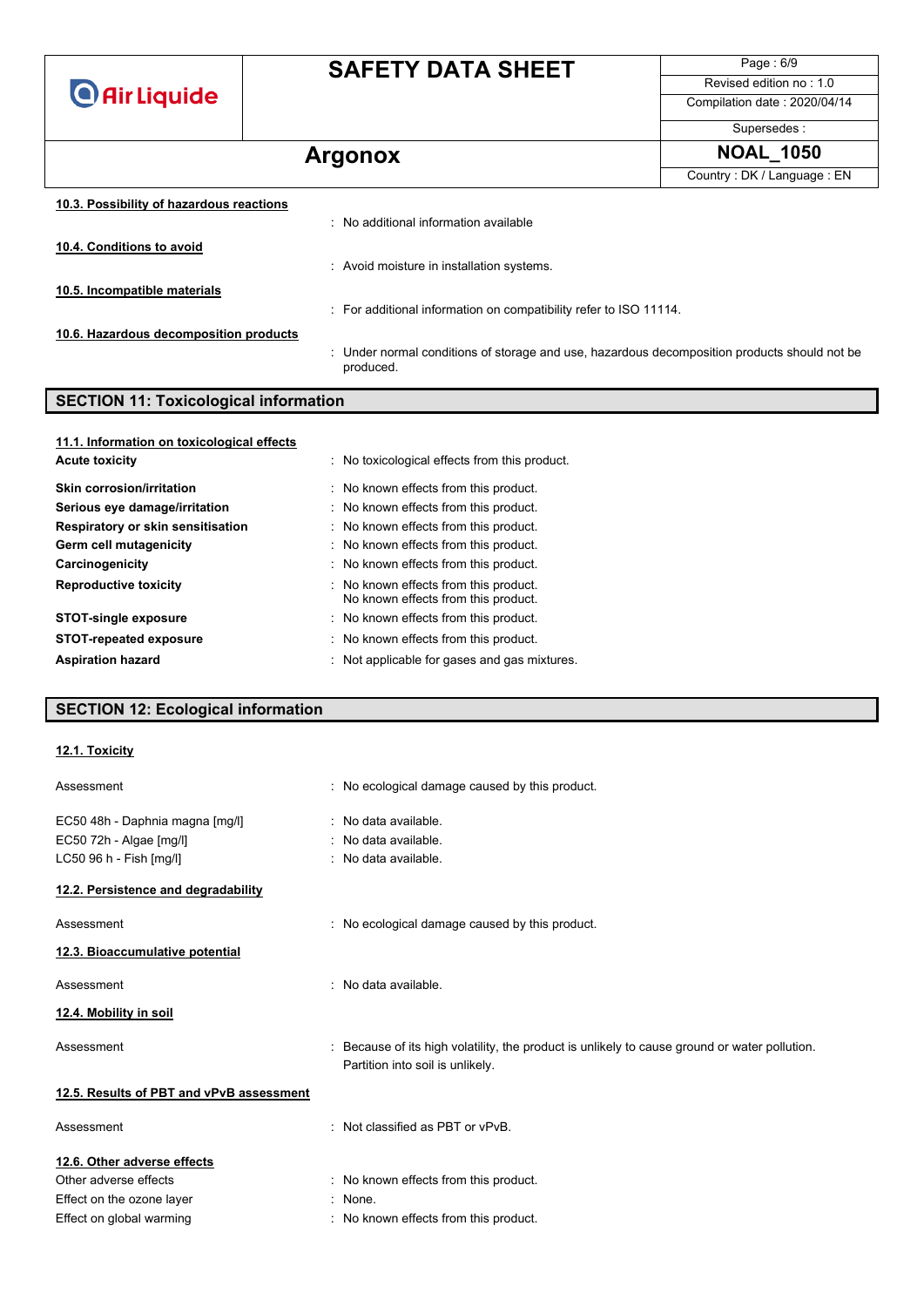**O** Air Liquide

# **SAFETY DATA SHEET**

Page : 7/9 Revised edition no : 1.0

Compilation date : 2020/04/14

Supersedes :

## Argonox **NOAL\_1050**

Country : DK / Language : EN

#### **SECTION 13: Disposal considerations**

#### **13.1. Waste treatment methods**

**13.2. Additional information**

List of hazardous waste codes (from Commission Decision 2000/532/EC as amended)

: 16 05 05 : Gases in pressure containers other than those mentioned in 16 05 04.

Do not discharge into any place where its accumulation could be dangerous.

May be vented to atmosphere in a well ventilated place.

Return unused product in original container to supplier.

: External treatment and disposal of waste should comply with applicable local and/or national regulations.

#### **SECTION 14: Transport information**

| 14.1. UN number                           |                                                        |
|-------------------------------------------|--------------------------------------------------------|
| UN-No.                                    | : 1956                                                 |
| 14.2. UN proper shipping name             |                                                        |
| Transport by road/rail (ADR/RID)          | COMPRESSED GAS, N.O.S. (Argon, Oxygen)                 |
| Transport by air (ICAO-TI / IATA-DGR)     | Compressed gas, n.o.s. (Argon, Oxygen)                 |
| Transport by sea (IMDG)                   | COMPRESSED GAS, N.O.S. (Argon, Oxygen)                 |
| 14.3. Transport hazard class(es)          |                                                        |
| Labelling                                 |                                                        |
|                                           | 2.2 : Non-flammable, non-toxic gases.                  |
| Transport by road/rail (ADR/RID)<br>Class | $\therefore$ 2.                                        |
| Classification code                       | : 1A                                                   |
| Hazard identification number              | : 20.                                                  |
| <b>Tunnel Restriction</b>                 | : E - Passage forbidden through tunnels of category E. |
| Transport by air (ICAO-TI / IATA-DGR)     |                                                        |
| Class / Div. (Sub. risk(s))               | : 2.2                                                  |
| Transport by sea (IMDG)                   |                                                        |
| Class / Div. (Sub. risk(s))               | : 2.2                                                  |
| Emergency Schedule (EmS) - Fire           | $: F-C.$                                               |
| Emergency Schedule (EmS) - Spillage       | $\therefore$ S-V.                                      |
| 14.4. Packing group                       |                                                        |
| Transport by road/rail (ADR/RID)          | : Not established.                                     |
| Transport by air (ICAO-TI / IATA-DGR)     | : Not established.                                     |
| Transport by sea (IMDG)                   | : Not established.                                     |
| 14.5. Environmental hazards               |                                                        |
| Transport by road/rail (ADR/RID)          | None.                                                  |
| Transport by air (ICAO-TI / IATA-DGR)     | None.                                                  |
| Transport by sea (IMDG)                   | None.                                                  |
|                                           |                                                        |

#### **14.6. Special precautions for user**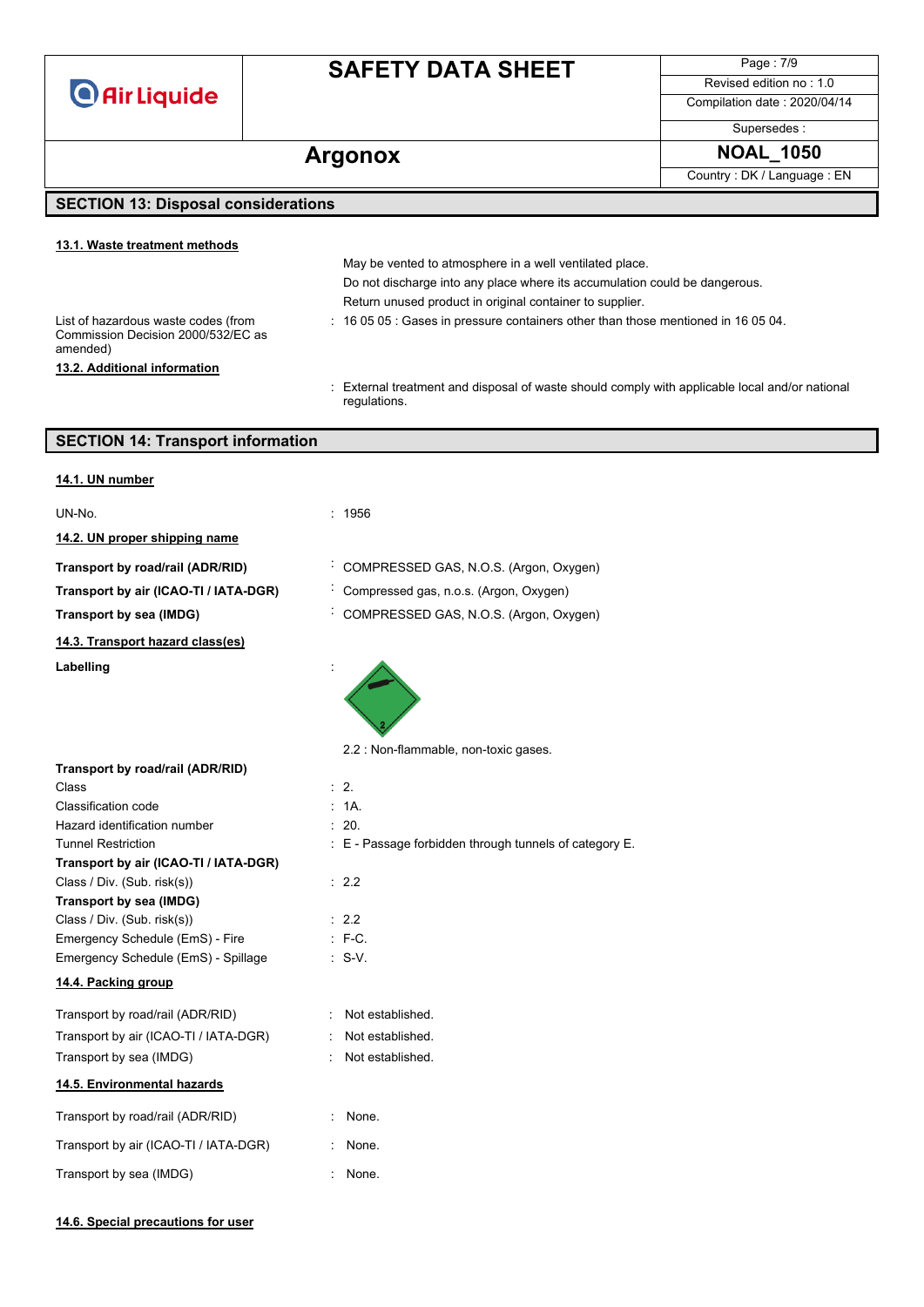

## **SAFETY DATA SHEET**

Page : 8/9 Revised edition no : 1.0

Compilation date : 2020/04/14 Supersedes :

# Argonox **NOAL\_1050**

Country : DK / Language : EN

| Packing Instruction(s)                |  |                                                                                                       |
|---------------------------------------|--|-------------------------------------------------------------------------------------------------------|
| Transport by road/rail (ADR/RID)      |  | : P200.                                                                                               |
| Transport by air (ICAO-TI / IATA-DGR) |  |                                                                                                       |
| Passenger and Cargo Aircraft          |  | : 200.                                                                                                |
| Cargo Aircraft only                   |  | : 200.                                                                                                |
| Transport by sea (IMDG)               |  | : P200.                                                                                               |
| Special transport precautions         |  | : Avoid transport on vehicles where the load space is not separated from the driver's<br>compartment. |
| event of an accident or an emergency. |  | Ensure vehicle driver is aware of the potential hazards of the load and knows what to do in the       |
|                                       |  | Before transporting product containers:                                                               |
|                                       |  | - Ensure there is adequate ventilation.                                                               |
|                                       |  | - Ensure that containers are firmly secured.                                                          |
|                                       |  | - Ensure valve is closed and not leaking.                                                             |
|                                       |  | - Ensure valve outlet cap nut or plug (where provided) is correctly fitted.                           |
|                                       |  | - Ensure valve protection device (where provided) is correctly fitted.                                |

#### **14.7. Transport in bulk according to Annex II of Marpol and the IBC Code**

: Not applicable.

## **SECTION 15: Regulatory information EU-Regulations** Restrictions on use : None. Seveso Directive : 2012/18/EU (Seveso III) : Not covered. **National regulations** National legislation : Ensure all national/local regulations are observed. **15.1. Safety, health and environmental regulations/legislation specific for the substance or mixture**

#### **15.2. Chemical safety assessment**

A CSA does not need to be carried out for this product.

#### **SECTION 16: Other information**

Indication of changes **indication** of changes **in accordance with commission regulation (EU) No 453/2010.**